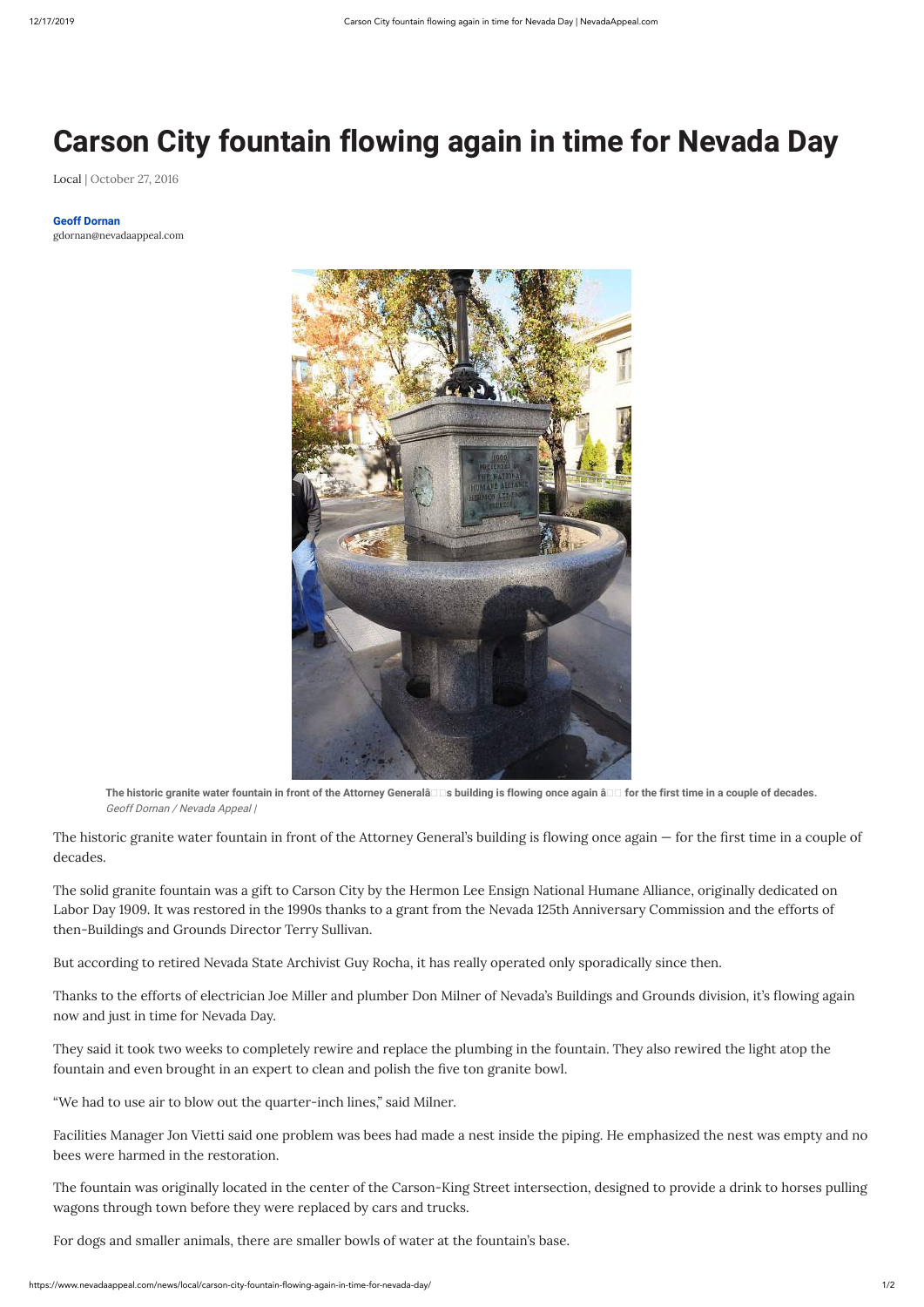# 12/17/2019 Carson City fountain flowing again in time for Nevada Day | NevadaAppeal.com

https://www.nevadaappeal.com/news/local/carson-city-fountain-flowing-again-in-time-for-nevada-day/ 2/2

When construction of the now-Attorney General's building closed off King Street, the fountain was moved out of the street.

Vietti said the fountain uses surprisingly little water because it recirculates the water much like a swamp cooler, only adding water when the level drops from evaporation and opens the valve.

But, because it recirculates the water, Milner said people shouldn't drink from the fountain. "This was made for horses and dogs," he said. "Not for humans."

He said birds will be playing in the water and all sorts of debris and dirt can blow into the bowl.

This was one of as many as 120 fountains donated to cities nationwide by the Alliance. While there are a number of them still in existence, Carson City's may well be the only one still in running condition.

Vietti said the fountain will be shut down after Nevada Day so that a hard freeze this winter doesn't damage it. But they plan to turn it back on next spring and summer when, most likely, its best customers will be the deer that daily visit the Capitol Grounds.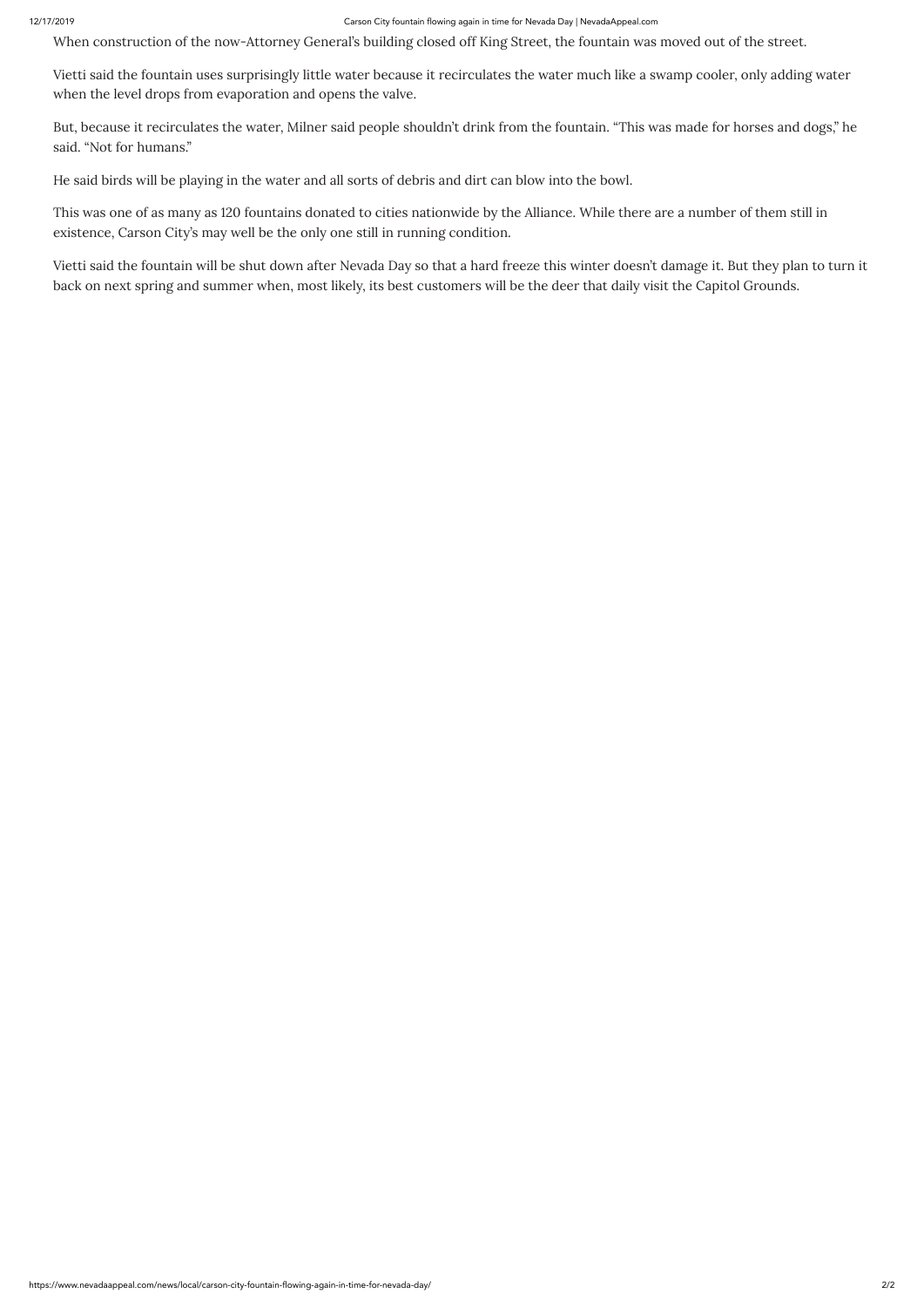